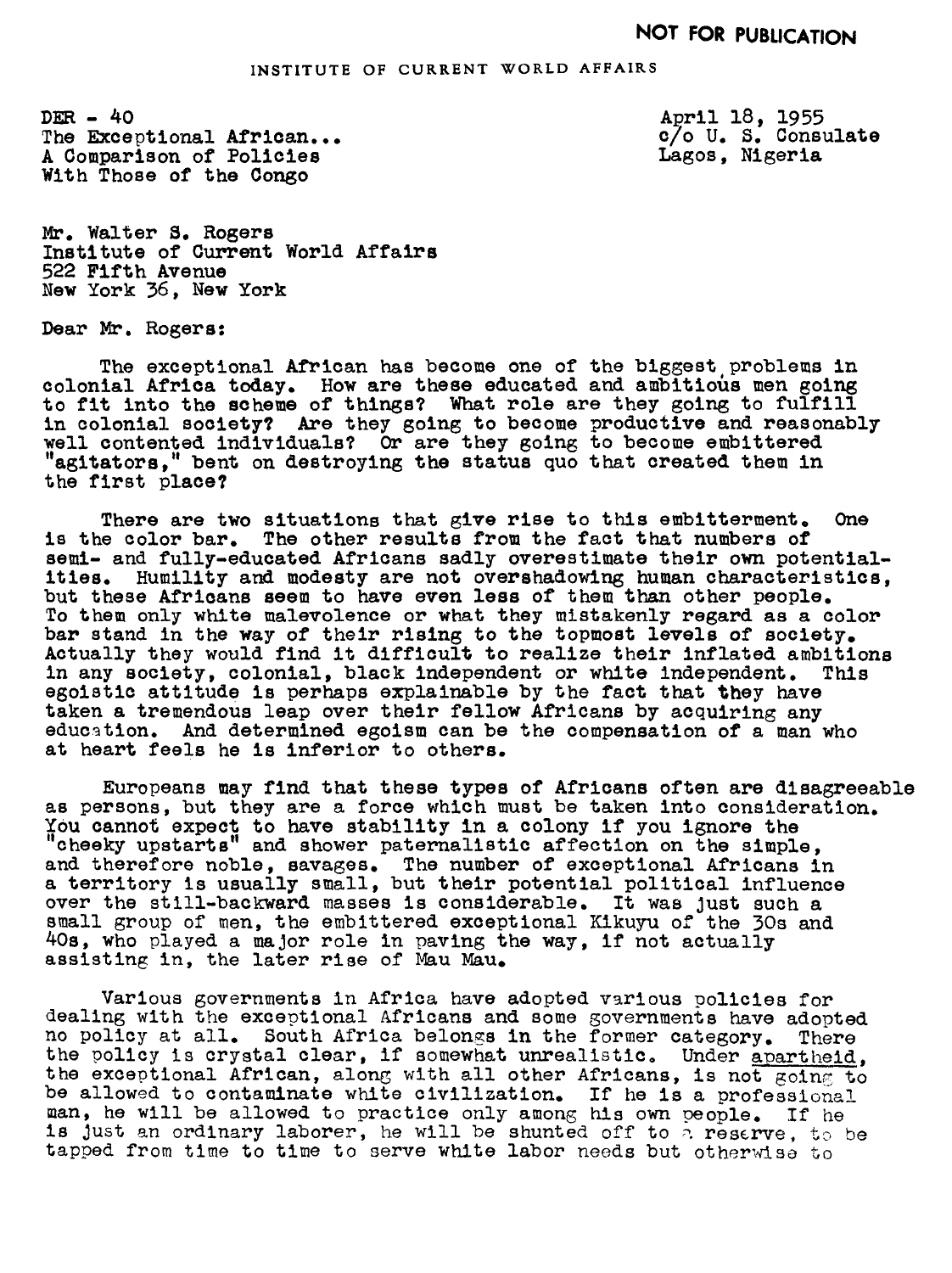$DER - 40$   $- 2 -$ 

be left to "his own culture"--one that is Just about completely dead. For those who don't like the arrangement, the Afrikaner cop and his sjambok, or whip, have been provided.

Kenya represents a different situation in that its white minority is too small and too hampered by Colonial Office control to do what it would llke to do. Furthermore in recent years the influence of the white settlers on the government has been declining sharply. Yet there is no definite policy, one way or another, toward the exceptional African. No niche is assured him in society. Kenya's colonial officials, ever fearful of offending someone or other, are determined not to face any hard facts.

In the past, when the Kikuyu were still running around Nairobi in blankets, it was easy to say they would be accepted as equals once they had become educated and had adopted western culture. It seemed inconceivable that this could happen in the foreseeable future. But it happened and within a generation some Kikuyu had secured university degrees. A new attitude then emerged---"There's more to civilization than Just book learning." An outside observer finds it hard to suppress a sardonic smile when he hears this from a white man whose own attainments are slight, but for the African with the university degree it spells deadly frustration.

It may be true that Kenya Africans had and have it better than those in the Rhodesias and the Union of South Africa. But discontent is purely relative and what drives an American workman to think he must strike might seem like industrial paradise to a factory hand in the Orient.

Since the start of multi-racial government in Kenya, a vague notion is being expounded---and not without a little involuntary quaking--that exceptional Africans will mix with the whites and Indians at whatever level their training and abilities permit. But although the color bar has eased considerably, there still is practically no mixing and various barriers still keep the exceptional African from getting on an equal footing with the immigrants.

There is Just no real place in the status quo for these Africans. When Mau Mau erupted, it became painfully clear that the other tribes were not going to fight it wholeheartedly. There seemed to be little in the status quo that would make them want to defend it with vigor. Taking the Kikuyu tribe alone, there seemed to be much that made them think it should be destroyed. It does little good to say that Africans are ungrateful or to point to the half-baked aspects of their aspirations. If you want to live in Africa, and no white man really has to, it would be to your advantage to come to terms with your neighbors.

The number of exceptional Africans in the Belgian Congo probably is less than in other territories, but the Belgians seem to be more keenly alive to social change and more disposed to work out policies to meet those changes in advance. Accordingly the Congo has embarked upon a program under which exceptional Africans can become immatricules, or matriculants, those with a legal status of "Europeans."  $\overline{\phantom{a}}$  No sentiment is wasted on the program and no lofty doctrine is preached. With their characteristic realism, the Belgians point to the Congo---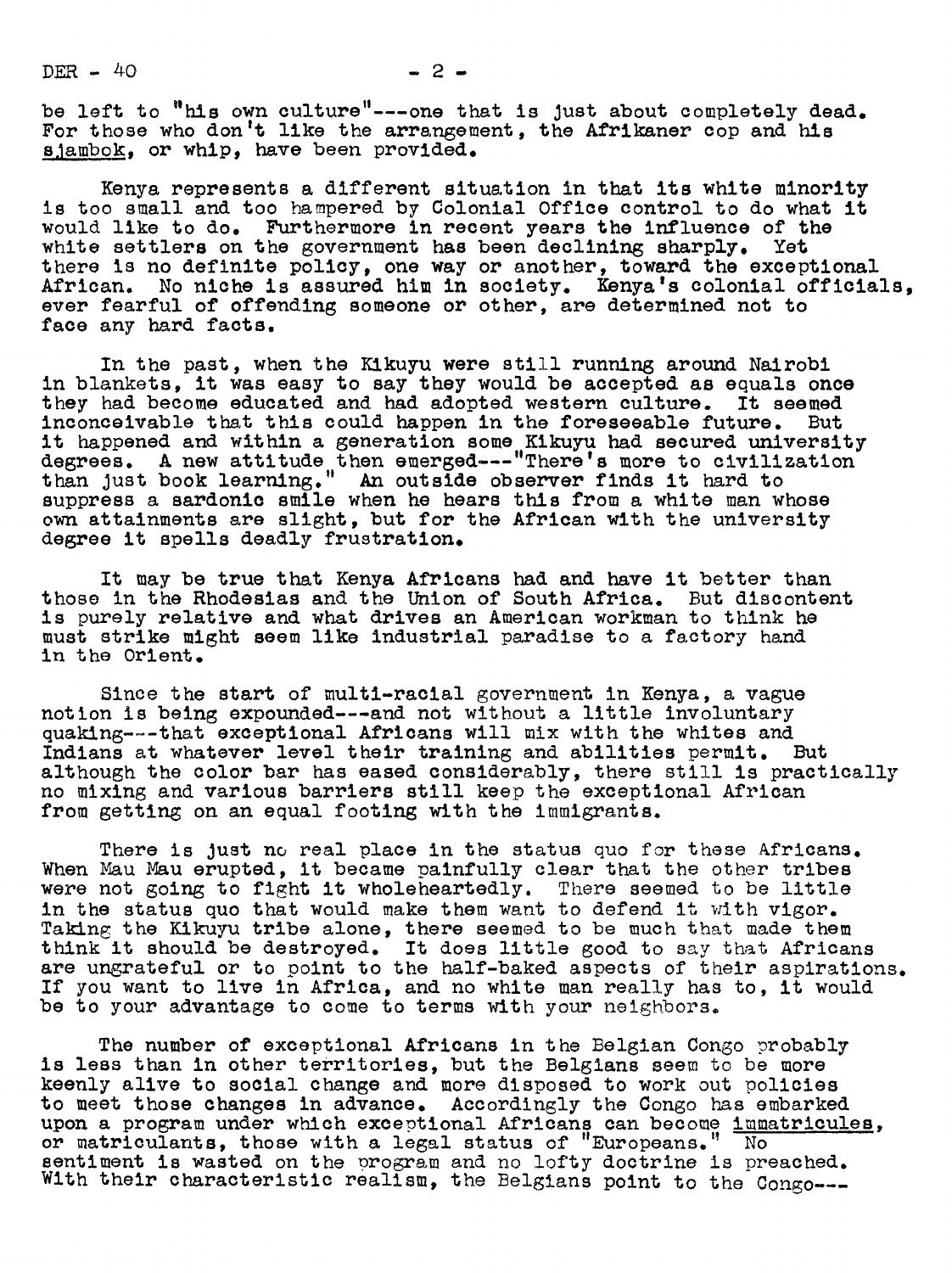$DER - 40$   $-3-$ 

one of the largest and richest pieces of real estate on the African continent---and say they want to keep it peaceful and prospering. One way to do it is to make sure that the exceptional Africans don't bump their heads on color barriers. You can't really lick them---the thought goes---so you Join them with you.

As far as long-range policy is concerned, the Congo has ruled out South African ideas of permanent white dominance. Belgian officials state without the hedging that one hears in Kenya that full equality between all individuals, white and black, is the ultimate goal for the Congo. The idea is to have the African millions, along with a few white associates, governing an independent Congo that has something approximating Dominion status with Belgium. That day is a long way off, though, and the officials won't even hazard a guess as to when it will come. The matriculation program is one step in what the officials conceive to be a long and evolving process leading to that far-away Dominion goal.

The Congo's matriculants do not have full European status at the moment, as some evolved Africans are reported to have in the French territories. But they have come a sizeable part of the way and the Belgian officials are quick to state that the program is still experimental and that changes are being made all the time.

Matriculants are allowed to patronize European hotels, restaurants and bars. A well-dressed and well-behaved non-matriculant might be allowed into them as well, but the matriculant is in a better position to demand it. Matriculants send their children to European schools, they can borrow money from banks and they can drink whisky if they choose. (Non-matriculants send their children to native schools, are not allowed to borrow money from banks and must stick to beer.) In Leopoldville there is no enforced residential segregation, but the two races keep pretty much apart. Matriculants are allowed to circulate in the European-occupied areas all night while other Africans are required to return to their own areas at lO p.m. (Europeans are barred from African areas after that hour.) Europeanpatronized cinemas are the only public places still closed to Africans, matriculated or not, and officials say a decree is being prepared to open them at least to matriculants.

At the same time, matriculants take on new obligations. Native civil law no longer applies to them; they are obliged to appear in European courts and under European procedure. As "Europeans" they will sometimes get stiffer fines for misdemeanors than they would as "Africans." An income tax operates equally on both races, but the matriculant must pay European-scale special taxes, which are higher. The tax for owning a radio set, for instance, is 40 francs (\$0.80) for an African and 240 francs (\$4.80) for a European or a matriculant. Matriculants, however, are not considered citizens of Belgium, as are the Europeans in the Congo. The matriculants remain Belgian subjects and do not have the right to a passport for foreign travel.

If an African wants to matriculate, he applies to a European court He has to be literate in French and he has to be living in what is described as a European manner. His house must be of a European type and with European standards of cleanliness. Careful investigations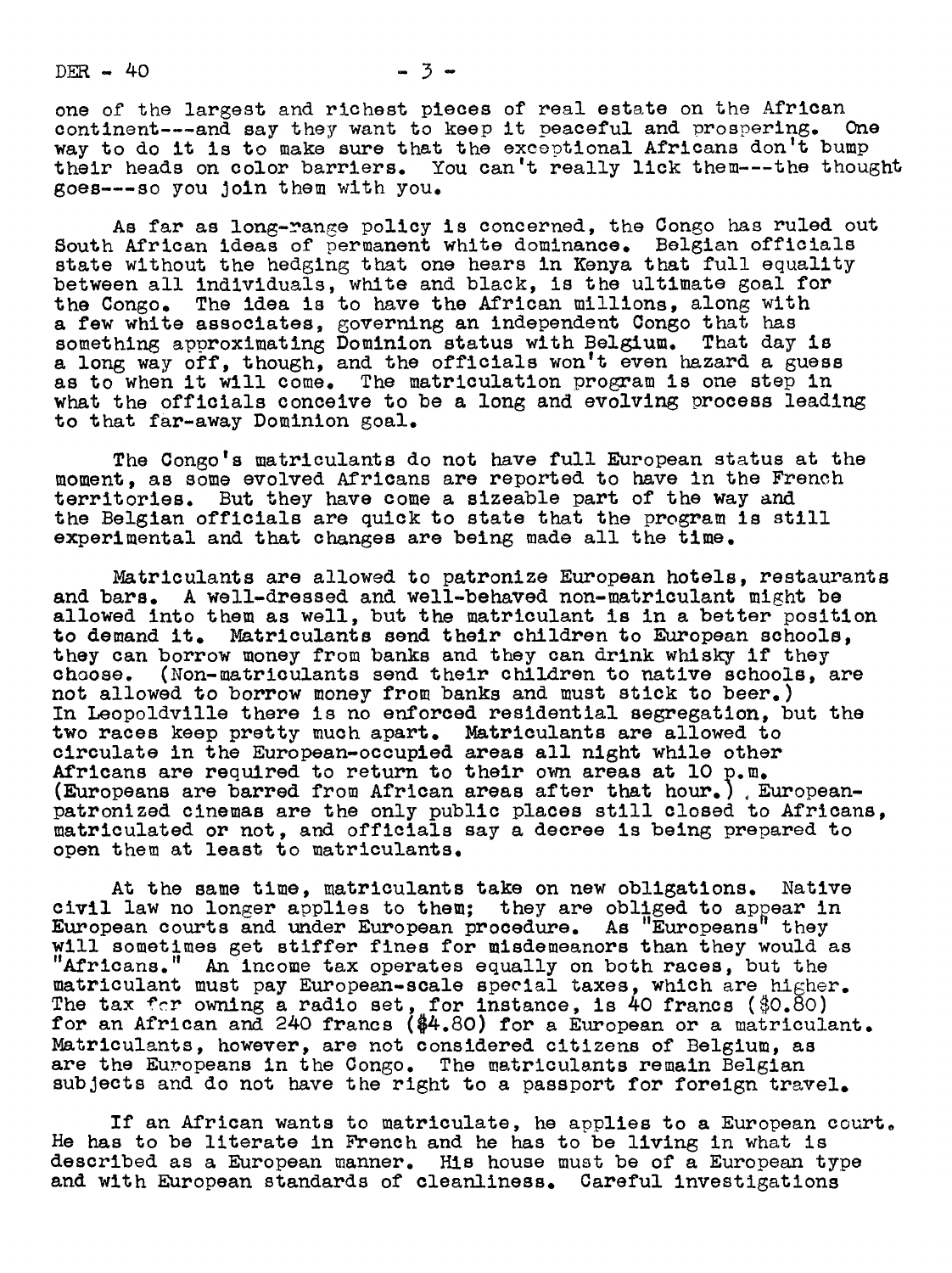$DER - 40$ 

are made of each applicant and these include surprise visits by government officials to the applicant's home. The candidate's wife must approve of the change in status and the matriculant must not be, or later become, polygamous.

In the two years the program has been in operation, only a handful of the Congo's twelve million Africans have applied for matriculation and the majority of applications were rejected. There are between 80 and 100 successful matriculants today in the whole territory and most of them are in Leopoldville. Some 400 to 500 applications were rejected and 60 to 80 are under consideration at the moment.

An official, defending the high rejection rate, said: "We want to establish parity between the races at the highest level,mot the lowest." High standards, another official said, are essential to the success of the program. There was considerable opposition to it from some Europeans, chiefly settlers around Lake Kivu in the eastern Congo.<br>"We don't want any of the matriculants to slip back," the official aid. "We don't want these Europeans to have a chance to say, 'That's what you can expect from Africans---they're all the same.' It is difficult to change the ways of the Europeans at once. We have no economic color bar in the Congo---Africans can rise as far as their abilities take them. Whites and blacks have gotten used to working We can't obtain the same results in the social plane all together.<br>at once."

He said the relatively small number of applications indicates that the mass of the Africans are waiting to see how the program develops. If it is successful, there may be a flood of applications, he said.

Will the program succeed in eliminating or at least in minimizing discontent among the exceptional Africans?

It is too early to give any definite prediction. Then, too, the number of exceptional Gongo Africans appears to be Slight in comparison with other territories. Education at other than the lower levels and other aspects of African advancement are still fairly new in the Congo---they came after World War II. Only a handful of Congo Africans have ever been permitted to go abroad to study. Most of these have been priests, all ave gone to Belgium and all have been carefully watched. The dangerous political doctrines of the western democracies have not had a chance to infiltrate into the Congo yet.

They will come, though. In fact, there are rumblings in that direction already. But at the same time there are several factors that may keep down discontent among the exceptional Africans and among the others as well. The matriculation program is one thing-- it provides something of a safety valve to frustration. Among the other factors is the fact that no one, black or white, has any political rights in the Congos

There are no elections, no political parties, no legislative councils. Councils do exist but they are advisory, their members are appointed by the government and, in recent years, the membership has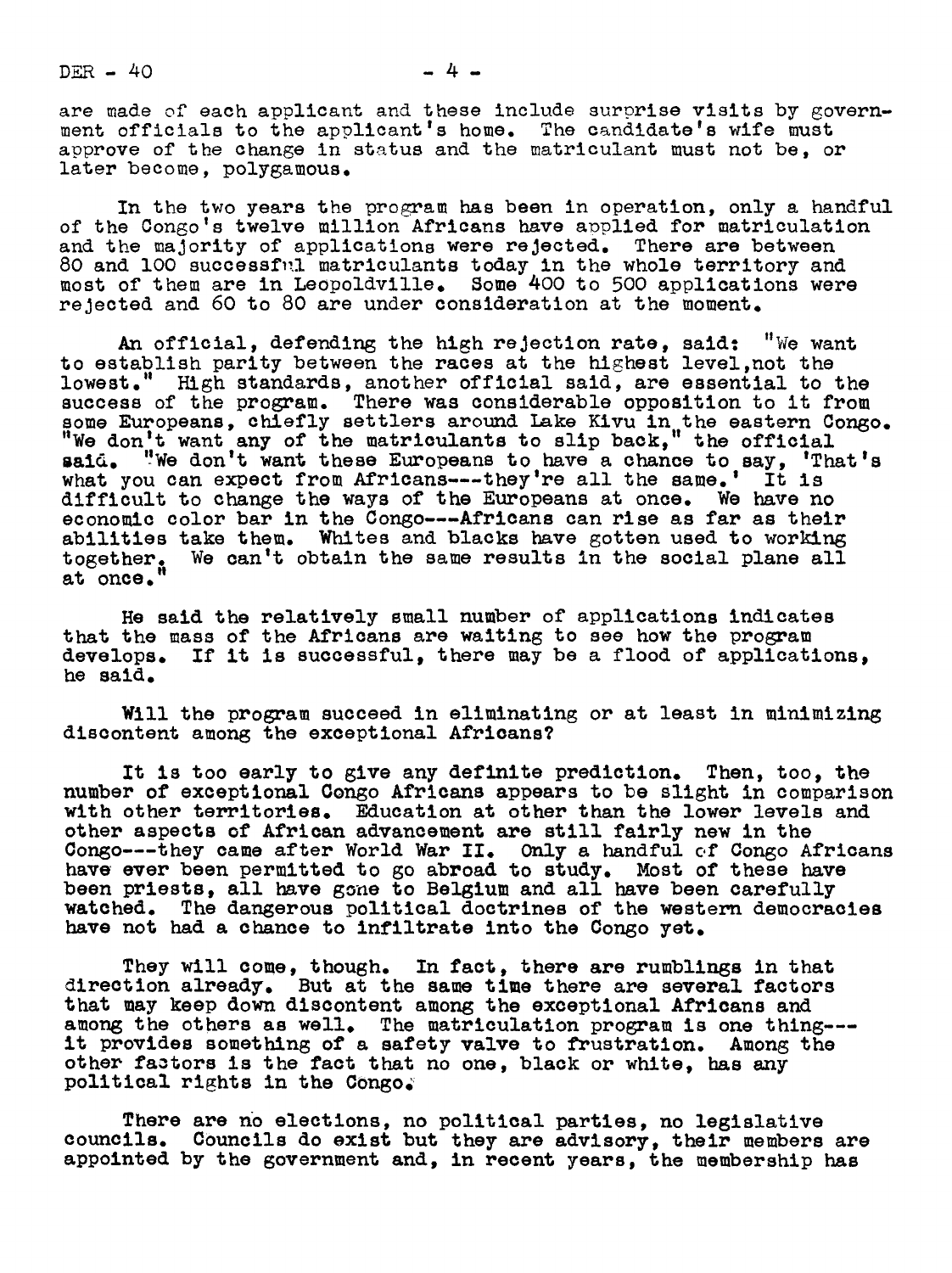$DER - 40$   $-5-$ 

included Africans as well

Looking back, it can be argued that one of Kenya's bigger mistakes was the premature grant of elections to the white settlers after World War I. It plunged them into politics, put them into a position of power and whetted their appetite for more. The Kikuyu and other Africans, meanwhile, were confronted with a settler coup d'etat. They had no representatives of their own at the time and when they finally did get them, more than two decades later, they were not allowed to elect them. They still are not allowed to do so. African politicians were forced more and more into a position of hopeless opposition. Their fears no doubt were aggravated by the fact that the settlers made<br>open threats to seize all the power by "direct action." Such a situation does not make for social stability and African contentment.

Tanganyika and Uganda have had their Legislative Councils too and in former years they were heavily stacked with non-officlal Europeans. But those councils were wholly appointive and, without elections, the Europeans were never able to get one Jump ahead of the other races. African fears, on the other hand, were never exacerbated by the grant of special political privileges to the whites.

The Congo government has a different attitude toward its white settlers than that of the Kenya government. Kenya governors used to dance attendance at settler political meetings and they still keep an apprehensive ear cocked to catch even the falutest howls from the White Highlands. The Congo settlers, particularly those about Lake Kivu, are described as "noisy"---white settlers are apt to be like that all over Africa---but government officials are openly hostile to them. One ranking official said to me: "Our policy is to tell the settlers: 'If you don't agree with things, we will not be angry with you. We will be happy to say goodbye to you and you can go someplace else.'"

The Kenya government finances a program to attract more white settlers to that colony, but the Congo is not eager to have any more of them. Neither does the Congo want white working class immigrants-- who, as in Rhodesia, might demand special privileges at the expense of native workmen. "We want immigration in quality, not quantity," an native workmen. "We want immigration in quality, not quantity," an official said. "We don't want white artisans coming here unless they come to teach trades to the natives. Why should we pay high wages for white artisans when, potentially, we've got all the artisans we need right here?"

Two important foci for African discontent are always Jobs and housing. What I saw in the Congo in these two fields was impressive. "We don't want a man to have any reason to be dissatisfied with his Job," an official said, and this policy seems to be put into practice vigorously.

There are separate wage scales for Europeans and Africans, but there seems to be no ceiling on how far an African can rise. There are few if any poor whites and few Indians in the territory and Jobs that might go to these two groups are held by Africans. With the exception of a few whites at scattered desks, banks and business offices are staffed entirely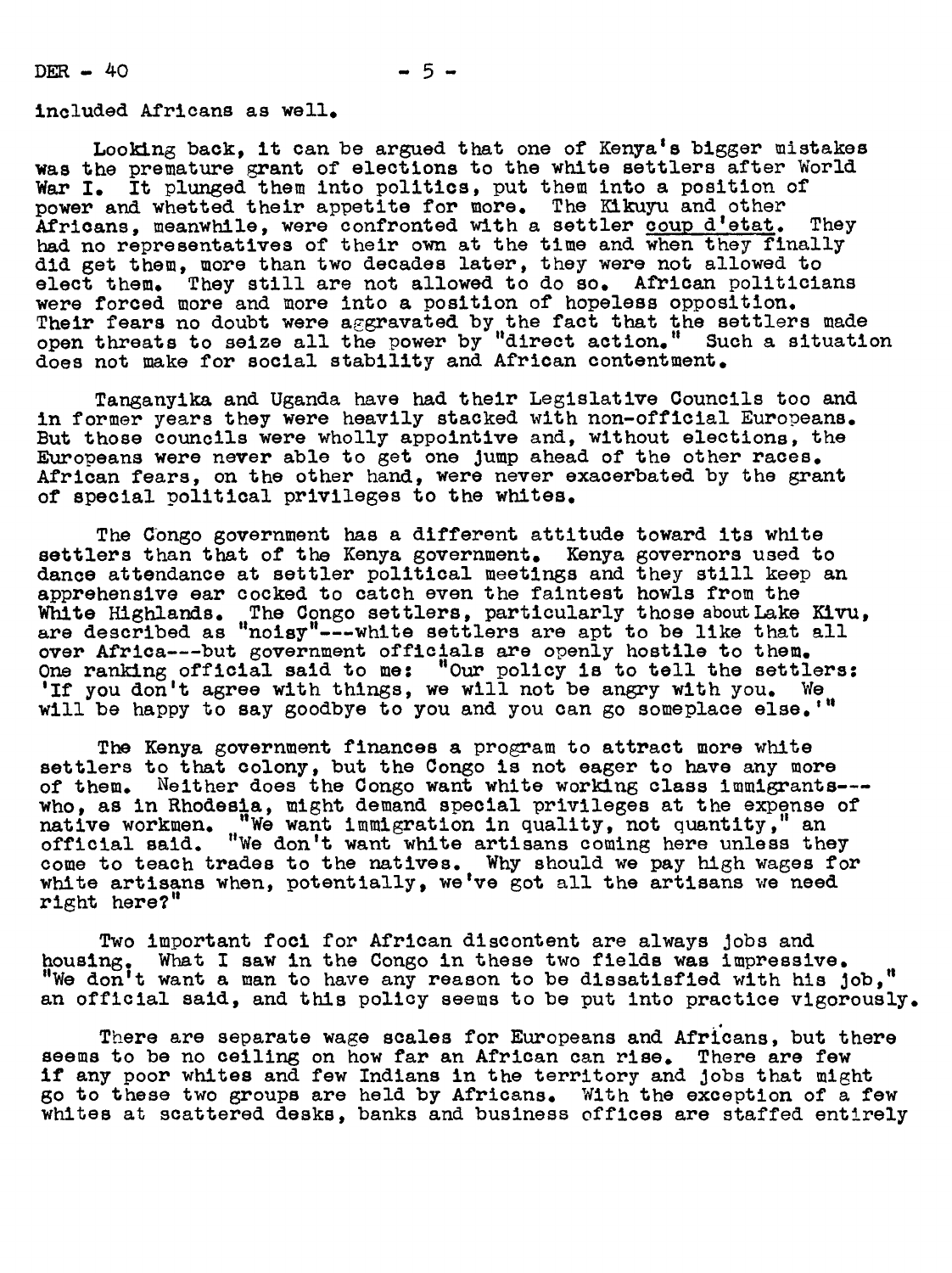$DER - 40 - 6 -$ 

with Africans. A large number of Africans are employed as clerks in stores, working side by side with a few white clerks. In a store in Leopoldville, I saw something that would occur in few African territories ---an African male clerk selling dainty underthings to a white woman. Employers I talked with said they are always glad to replace a European, who demands a high wage, with a lower-paid African.

The native areas of Leopoldville have the best African housing I have yet seen. Even those for manual laborers are as good, if not better, than the best African housing in Nairobl. While touring the native city with an official, I picked out a house at random and asked if we could see it. The occupant, a minor government clerk, was at home and he graciously showed us around. He had a four-room house, made of concrete blocks with a corrugated metal roof, and it was equipped with electricity and a modern bathroom. The last item in particular would be unheard of in a Nairobi African housing scheme. The Africans in Leopoldville can either rent their houses or buy them on long-range, low-interest plans.

Belgian officials say with pride that there are no strikes or other labor unrest in the copper mines of the Katanga area. Those Just across the border in Northern Rhodesia are plagued with recurrent troubles. "The economic is the basement, the social order is the walls and the political is the roof," one pedantic official said. "We don't want to put a roof on the house first."

Another official said: "When one of our natives goes across the river to Brazzaville, the natives there say, 'Look at me, I am a citizen of France.' I elect deputies to Paris. But you---you are nothing.' Hmm, that fine citizen of the Republic doesn't even own a pair of shoes.

But the Congo house is going to need a roof, too. I had dinner one evening with two English-speaklng matriculants in one of the better restaurants of Leopoldville. They were the only Africans in the place. The maitre did not seem to be too happy about their presence, but he said nothing. We had a drink and I asked them how they felt about their new status. They sort of shrugged.

"Well, what's wrong?" I asked.

One of them complained that his pay had not been raised but that he now had to send his children to expensive European schools and had to pay the higher European special taxes.

"Well, that is a grievance." I said.

 $"I$  have complained to the government about it," he added.

"Are they going to do anything about it?" <sup>I</sup> asked, expecting from the expression on his face to hear him say no.

"Oh, yes, they will probably raise my wage in June." he said.

"There still is a color bar," the other African said. "We are not allowed in the cinemas.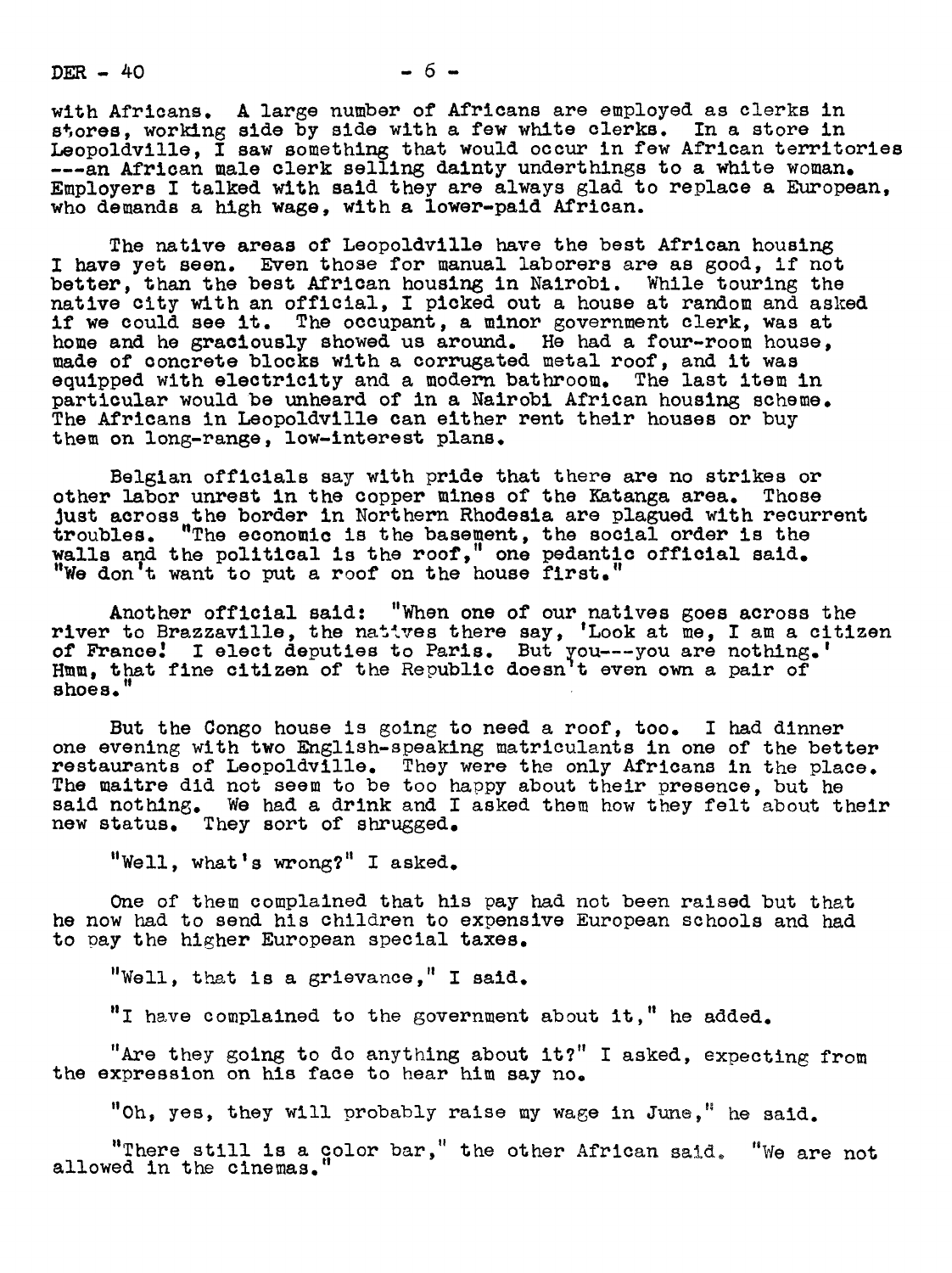"Do you think that will change?"

"Oh, yes, the government is going to abolish that."

Those two grievances seemed on the way to being settled. "What else?" I said.

One of the Africans pointed to an African waiter. "If <sup>I</sup> get into a fight with him, they will take me into a European court and make me pay a big fine. He won't pay anything.

I wasn't particularly impressed by his plight. We had another drink. Then we got to the bottom of the situation.

"We are the owners of the land," one of them said. "When the Belgians came here, we used to greet them. We need them to teach us things but then we want to run the country ourselves."

"You want it like Nigeria and the Gold Coast?"

"Yes, that is what we want."

I asked them what the other Africans thought of their new status as matriculants.

One of them said: "The people say, 'Oh, you are Belgians now, are you? Well, when the Belgians leave you can Just leave with them. But I always say, 'No, I'll be helping you then.'"

The Belgian officials are aware of nascent political stirrings of this type in the Congo. "We try to keep one step ahead of things, one official said. Accordingly plans are being worked out to establish elective city councils in Leopoldville. There will be two councils, one for the European areas and elected by Europeans and one for the African areas and chosen by Africans. The more advanced Africans will choose their representatives by direct ballot and the others will probably select theirs by acclamation, the official said. Above these two councils will be an Urban Council, with equal black and white representation, to administer common services of the two areas. The official said a two-thirds majority will probably be The official said a two-thirds majority will probably be required "so that Europeans and Africans get used to cooperating with each other in governing themselves."

The officials admit openly that they know that local government will not satisfy political stirrings forever. As part of the policy of keeping "one step ahead of thlngs, " plans are already being discussed for the step to be taken after that. Representation on the Governor-General's Advisory Council will be changed so that unofficial seats will be shared equally by Africans and Europeans. European unofficials outnumber the Africans at present. "Our aim is to go as soon as possible, but as slow as necessary, to a general ballot system and to give Europeans and Africans living in this country full political rights," an official said, adding that matriculants and non-matriculants would be en au equal footing as far as political matters are concened.

The Congo is also taking the plunge into higher education. university called Lovanium was opened last year on a hill a few miles from Leopoldville. The government official who took me to see it said, We think it's better to educate them here at home. They pick up too